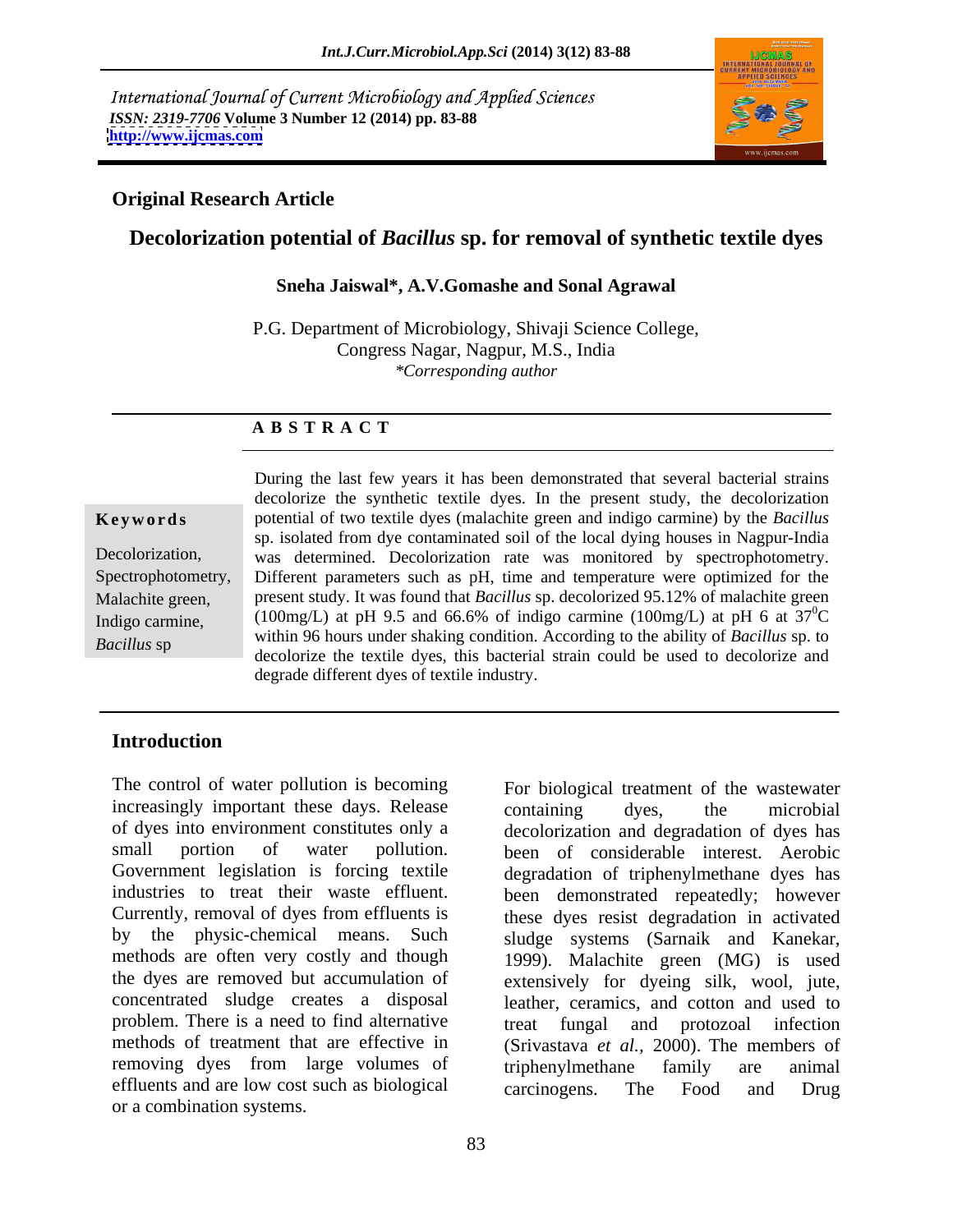Administration nominated MG as a priority azo dyes by reductive mechanisms (Banat *et*  chemical for carcinogenicity testing by the *al.*, 1996). National Toxicology Program 1993. MG and its reduced form, leucomalachite green, The objectives of the present study were: 1) may persist in edible fish tissues for To screen for the bacteria capable of extended periods of time. Therefore, there decolorizing malachite green and indigo are both environmental and human health carmine. 2) To study the effects of concerns about bioaccumulation of MG and leucomalachite green in terrestrial and decolorization capacity of the bacterial aquatic ecosystems. The initial reduction of MG using an intestinal bacterium (Jones and Falkinham, 2003) has been already reported; recently our laboratory has shown 85% MG decolorized within 7 h by yeast (Kalme *et* **Chemicals** 

Vat dyes are extensively used for dyeing cotton fabrics. Amongst the vat dyes, indigo dyes are commonly used for the manufacture of denim (Harazono and two-manufacture of denim (Harazono and Nakamura, 2005). The world consumption of dyes for cellulosic fibers is about  $60,000$  solution, screening and ton per year, 5% of which is indigo dye

dye was estimated at 22,000 tons in 2001 (Schrott, 2001). Therefore, very large suspended in 100 nm of hument brout<br>supplemented with malachite green wastewater, especially textile effluent, must be treated before being discharged into the environment. Indigo dye is water-insoluble and is considered a recalcitrant substance that causes environmental concern (Balan

technologies, decolorization using microbial cells has been widely used. A newer approach on the use of microbial enzymes holds promises for effective decolorization industries as well as degradation of ecosystems contaminated with dyes. During the last years, several bacterial strains have

*al.,* 1996).

physicochemical parameters on isolates.

# **Materials and Methods**

# **Chemicals**

*al.,* 2006). The textile dyes, malachite green and indigo carmine, and all the microbiological media and medium ingredients used in the present study were purchased from Himedia (Mumbai, M.S. India).

## **Isolation, screening and identification of dye degrading bacteria**

(Paradise, 1999 and Spadaro *et al.*, 1994).<br>The dye decolorizing bacteria were isolated<br>The annual production of synthetic indigo<br>Negrous India, 10, cm of sail sample was amounts of indigo dye-containing suppremented with matachine green and Monteiro, 2001).  $approprate$  directions on Nutrient against the medium containin, Peptone 5 g/L, Beef Among the various bioremediation  $\frac{\text{exact}}{15}$  of Dye Melechite Green or Indice of industrial wastewater from dyeing  $\frac{dy}{dt}$  and  $\frac{d}{dx}$  and  $\frac{d}{dx}$  are deling condition of 120 mm been described that aerobically decolorize significant decolorization of the dyes were<br>selected for further studies. Dye The dye decolorizing bacteria were isolated from the soil of local dying houses in Nagpur-India. 10 gm of soil sample was suspended in 100 ml of nutrient broth supplemented with malachite green (100mg/L) and indigo carmine (100mg/L) individually and acclimatized for 5 days at  $30^0$ C at 120 rpm. The dye decolorizing bacteria were isolated from acclimatized soil sample by serial dilution and plating appropriate dilutions on Nutrient agar extract 3 g/L, Sodium chloride 5 g/L, Agar 15 g/L, Dye (Malachite Green or Indigo Carmine) 100mg, Agar 20 g/L (pH 7.0). All the isolated cultures were studied by inoculating them in nutrient broth containing dye. The inoculated medium was incubated at  $30^0$ C under shaking condition at 120 rpm  ${}^{0}C$  under shaking condition at 120 rpm for 5 days. The decolorization effect was observed visually. The isolates showing significant decolorization of the dyes were selected for further studies. Dye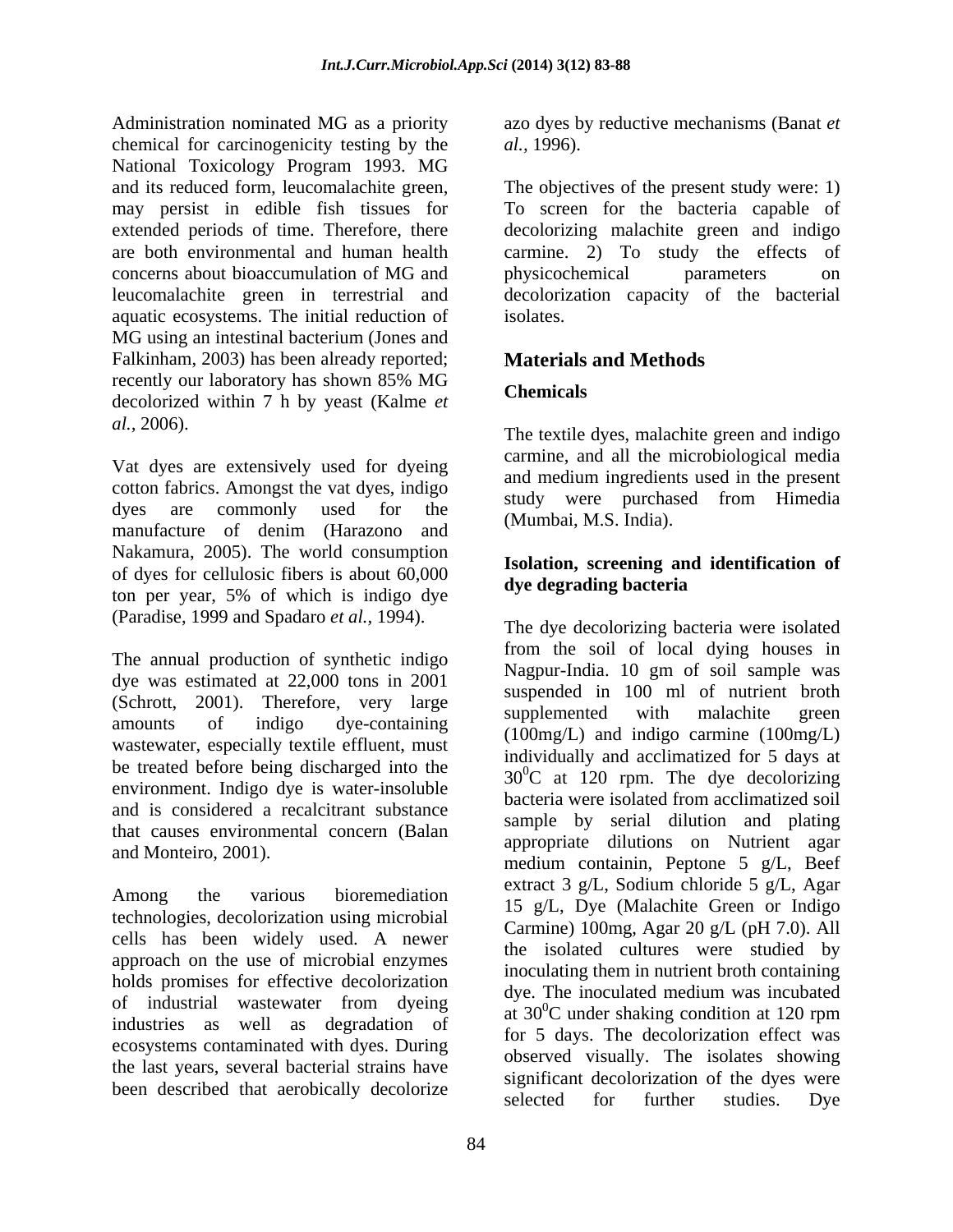decolorizing isolates were identified on the **Results and Discussion** basis of morphological and biochemical tests according to Bergey's Manual of **Isolation, screening and**<br>Systematic Bacteriology (Speath *et al* **dye degrading bacteria** Systematic Bacteriology (Sneath *et al.,* 1984).

Decolorization activity was determined in 100 ml of nutrient broth containing 10 mg of dye (Malachite Green or Indigo Carmine) and 10 % (v/v) inoculums of each isolate used separately. Uninoculated medium was presumably identified by microscopic, containing dye served as control. Inoculated medium and control was incubated at 30<sup>°</sup> C for 3 days on rotary shaker at 120 rpm. decolori<br>About 5 ml samples were withdrawn control. About 5 ml samples were withdrawn aseptically and centrifuged at 10,000 rpm for 15 minutes. **Optimization of decolorization process**

The supernatant was used for measuring absorption at 630 nm for Malachite Green and 610 nm for Indigo Carmine using UV- Vis spectrophotometer (Shimadzu, Japan). The decolorizing activity was expressed in terms of percent decolorization which was

Indigo Carmine by bacterial isolate was optimized with respect to temperature  $(20^0C,$ 33 $^{\circ}$ Cand 37 $^{\circ}$ C), pH (5–10) and time (24–96  $^{\circ}$ C), pH (5-10) and time (24-96 hours). Initial experiments were carried out with 10% (v/v) inoculum of each selected

All the flasks were incubated at mentioned<br>temperature under chaling conditions (120  $\frac{95.12\%}{66.66\%}$  of indigo carmine at pH 6 within 96 temperature under shaking conditions  $(120 - 60.66\% \text{ or } 10.060\% \text{ or } 1.4 \text{ days})$  shaking conditions  $(120 - 60.66\% \text{ or } 10.060\% \text{ or } 1.4 \text{ days})$ 

# **Results and Discussion**

### **Isolation, screening and identification of dye degrading bacteria**

**Dye decolorization assay** degrading ability with respect to Malachite <sup>o</sup> C identified as *Bacillus* sp*.* Percentage of All the isolates were screened for dye green (100mg/L) and Indigo Carmine (100mg/L) in nutrient broth medium. Visual screening revealed that a single bacterial isolate was able to decolorize the dye from moderate to intense. The bacterial isolate was presumably identified by microscopic, biochemical characters (Table 1) and decolorization was calculated with respect to control.

determined by using the formula:<br>
86.95% for malachite green and 61.29% for % **decolorization** = {Initial Absorbance – Final indigo carmine, whereas it was 23.07% at absorbance lnitial Absorbance **X100** pH6 for malachite green and 48.38% for **absorbance/Initial Absorbance} X100** pH6 for malachite green and 48.38% for indigo carmine (Fig. 1). The optimum **Dye decolorization optimization example 1** temperature at which effective Decolorization of Malachite green and  $37^{\circ}$ C; Bacillus sp. decolorized 90.69% of Indigo Cermine by because isolate wes malachite green and 68.75% of indigo The decolorization efficiency of *Bacillus* sp*.* was compared across a range of pH(5-10). The maximum decolorization of malachite green (95.12%) and indigo carmine  $(66.66\%)$  was recorded at pH 9.5 and pH6 respectively. At neutral pH the strain exhibited percentage decolorization value of 86.95% for malachite green and 61.29% for indigo carmine, whereas it was 23.07% at pH6 for malachite green and 48.38% for indigo carmine (Fig. 1). The optimum temperature at which effective decolorization observed was found to be at 370C; *Bacillus* sp*.* decolorized 90.69% of malachite green and 68.75% of indigo carmine (Fig. 2).

isolate in Nutrient broth medium and observed after 90 nours of includation period Nutrient broth medium without culture was  $(\text{Fig. 5})$ . In the present investigation a served as control. bacterium was isolated from soil and rpm) for 1–4 days. hours of incubation under shaking Effective decolorization of malachite green and indigo carmine by *Bacillus* sp*.* was observed after 96 hours of incubation period (Fig. 3). In the present investigation a identified as *Bacillus* sp*.* It decolorized 95.12% of malachite green at pH 9.5 and 66.66% of indigo carmine at pH 6 within 96 hours of incubation under shaking conditions.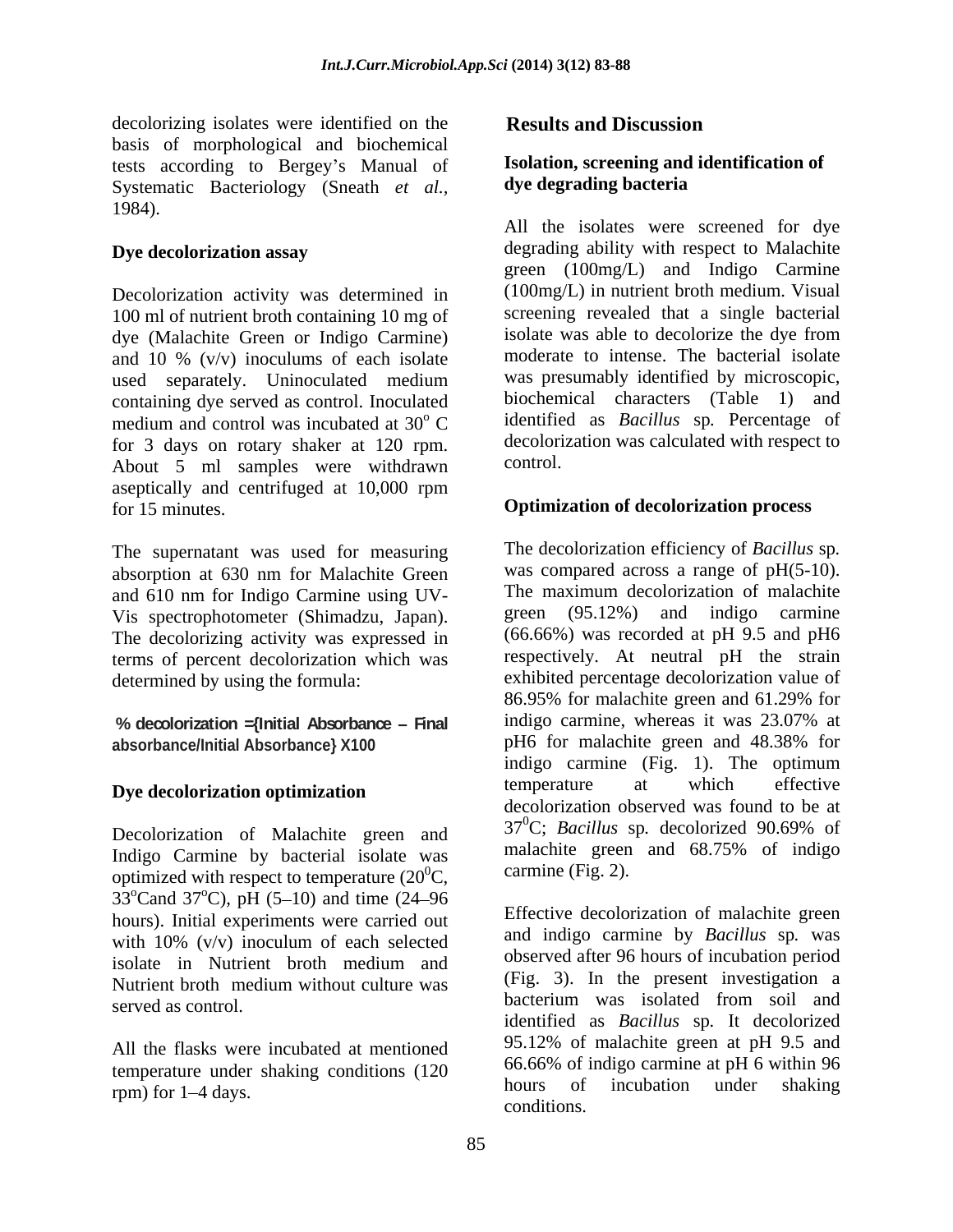| Test                              | Isolate         |
|-----------------------------------|-----------------|
| Gram's nature                     |                 |
| Shape                             | Rod             |
| Motility                          | Motile          |
| Glucose fermentation              | Acid only       |
| Sucrose fermentation              | Acid only       |
| Lactose fermentation              | Acid only       |
| Maltose fermentation              | Acid only       |
| Mannitol fermentation   Acid only |                 |
| <b>TSI</b>                        | $A/A$ , $H_2S+$ |
| Indole production                 |                 |
| Methyl red                        |                 |
| Voges-Prausker                    |                 |
| Citrate utilization               |                 |
| Catalase                          |                 |
| Oxidase                           |                 |
| Isolate identification            | Bacillus sp.    |

**Table.1** Identification of dye decolorizing bacteria from dye contaminated soil



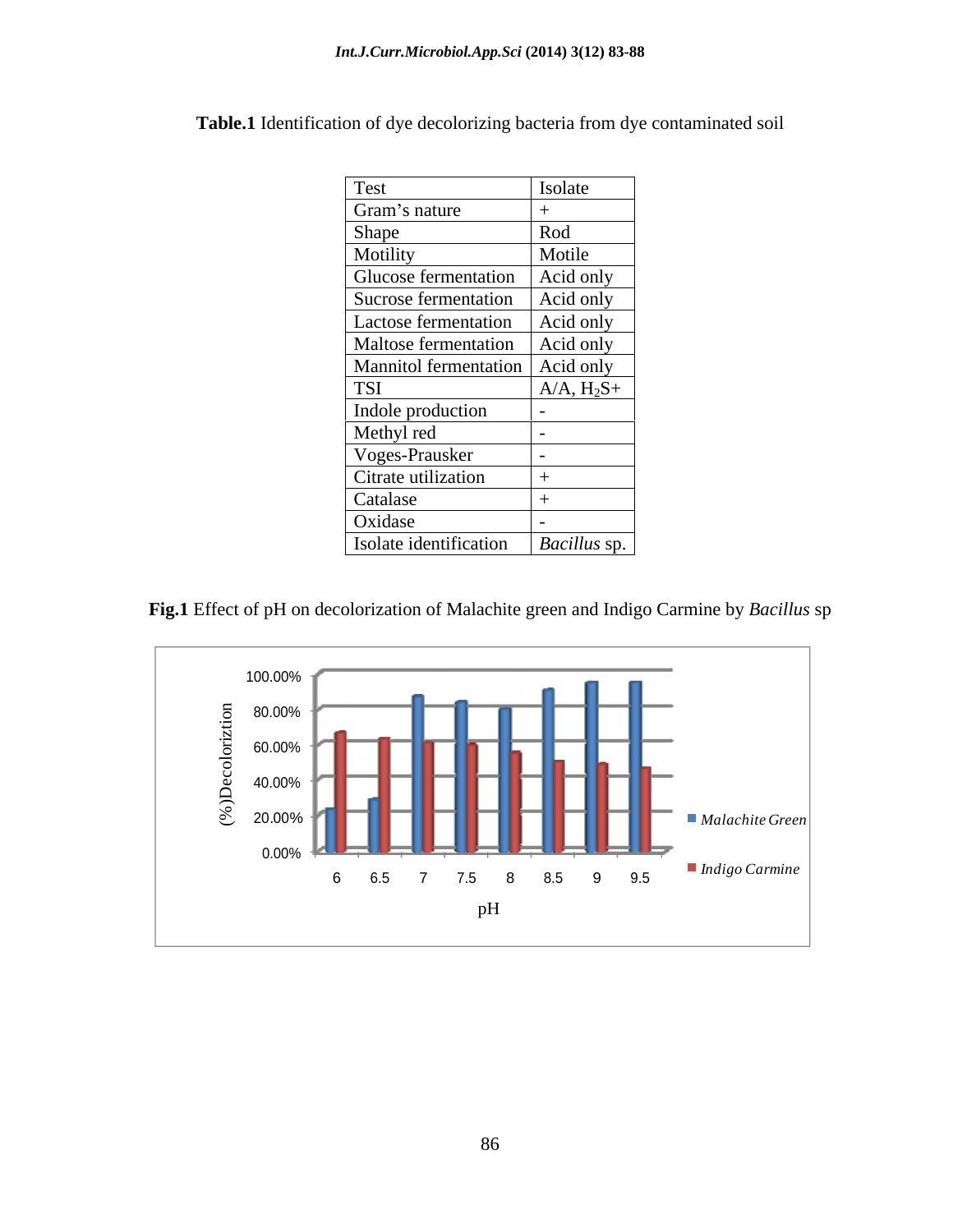



**Fig.3** Effect of time on decolorization of Malachite green and indigo carmine by *Bacillus* sp.



Lal and Srivastava in 2011 studied the were studied. *Bacillus* sp efficiently similar experiment and they bioremediate decolorize 0.02 gm of Indigo blue dye at the malachite green. Result showed that  $\mu$  pH 8.0 and temperature 45<sup>o</sup>C with 144 decolorization was 100% by isolated bacterium sp. *Bacillus Strain* MTCC - 3330 comparatively more than that of

 ${}^{0}C$  with 144 hour of incubation.

*Bacillus subtilis.* scientist Tom *et al.* (2011) and made an Initha Lebanon Ebency *et al.* (2013) by aerobic mixed culture. The effect of isolated a dye decolorizing *Bacillus* sp pH, temperature, inoculums and initial which was found to have better ability to concentration of dye was studied with an decolorize indigo blue dye. Effects of aim to determine the optimal conditions physiochemical parameters (time, pH, required for maximum decolorization and temperature) on the indigo blue degradation. Results showed that decolorization by the selected bacterium decolorization of Malachite green wereThe same trend was also reported by attempt to decolorize the Malachite green degradation. Results showed that